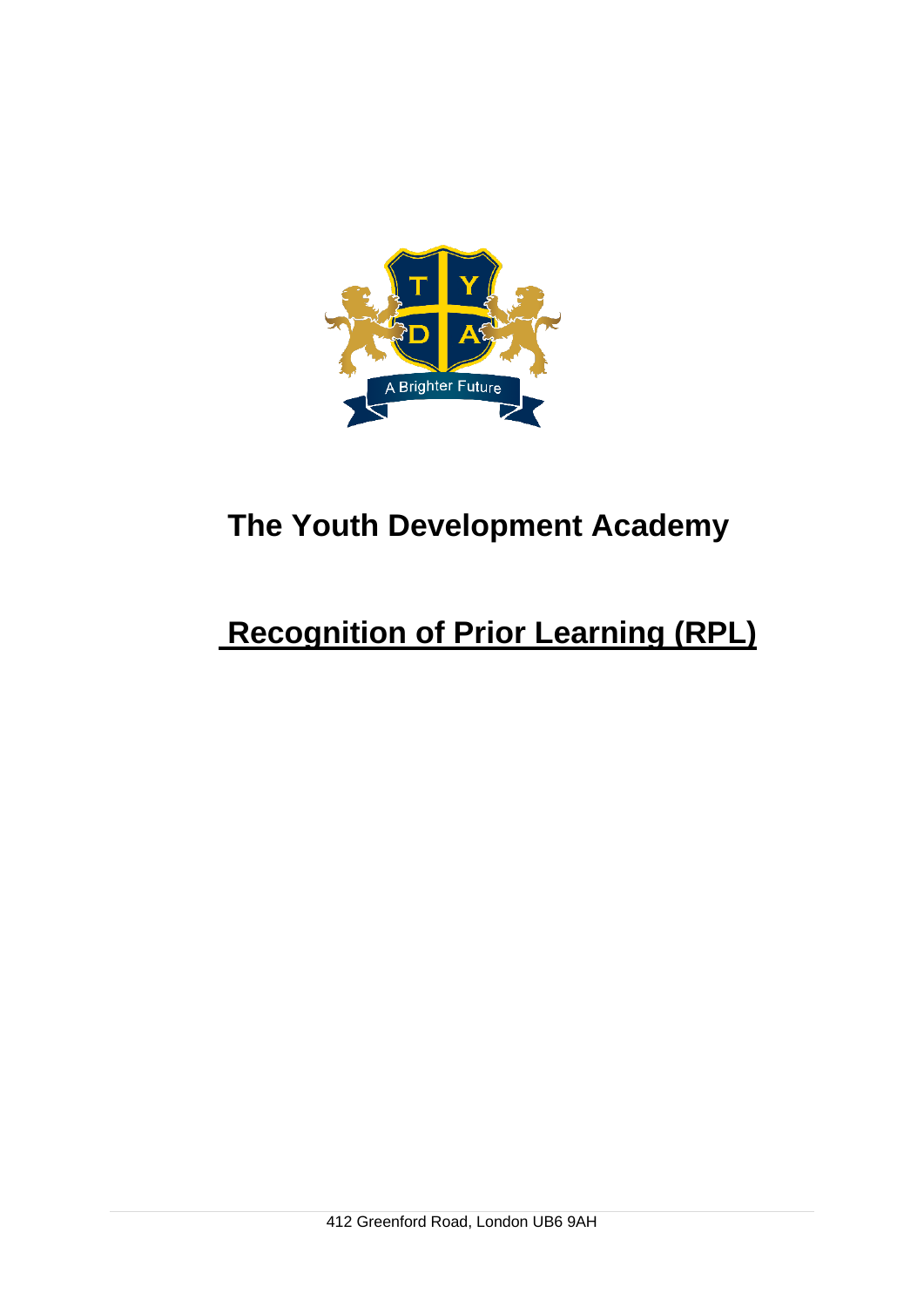#### **Introduction**

As part of our commitment to quality assurance, The Youth Development Academy seeks to provide learners with guidance and support to help them achieve their learning and development goals while meeting any regulatory requirements. Our policies are reviewed on a yearly basis to ensure that they remain fit for purpose. This policy is about prior learning and recommends ways a learner can meet any requirement while avoiding repetition of learning and assessment.

#### **Qualifications in Scope**

This policy applies to all our Vocational qualifications.

#### **Policy Statement**

Recognition of Prior Learning (RPL) is a method of assessment (leading to the award of credit) that considers whether learners can demonstrate that they can meet the assessment requirements for a unit through knowledge, understanding or skills they already possess and so not need to develop through a course of learning.

RPL enables recognition of achievement from a range of activities using any appropriate assessment methodology. Provided that the assessment requirements of a given unit or qualification have been met, the use of RPL is acceptable for accrediting a unit, units or a whole qualification. Evidence of learning must be:

- valid
- reliable

The Youth Development Academy require the use of RPL where it is of value to learners in facilitating assessment. Vocational courses in subject areas which use RPL must follow these principles and keep appropriate records.

#### **Terminology**

RPL policies and procedures have been developed over time, which has led to the use of a number of terms to describe the process. Among the most common are:

- Accreditation of Prior Learning (APL)
- Accreditation of Prior Experiential Learning (APEL)
- Accreditation of Prior Achievement (APA)
- Accreditation of Prior Learning and Achievement (APLA)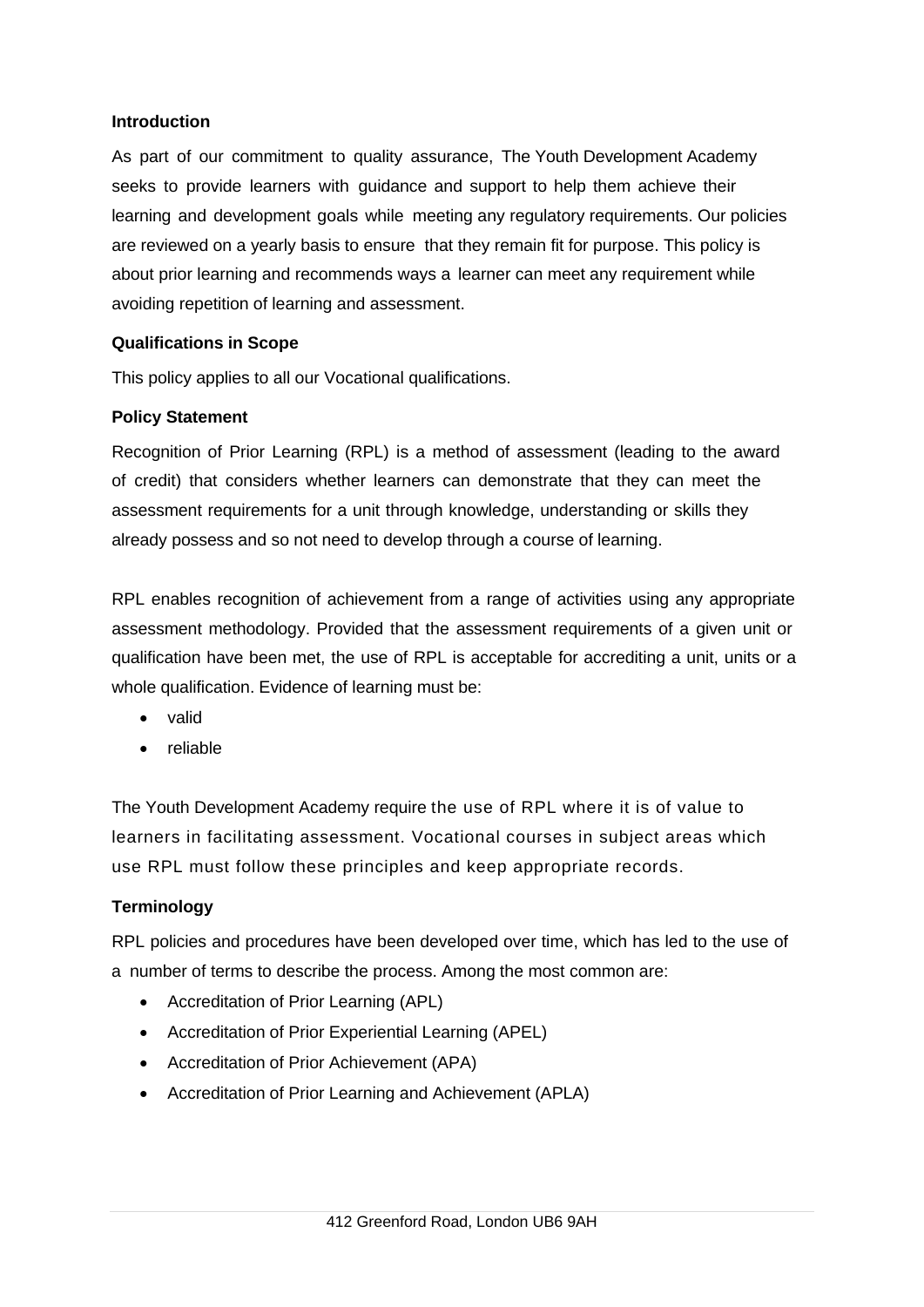## **Principles of RPL:**

## **Principle 1**

RPL is a valid method of enabling individuals to claim credit for units, irrespective of how their learning took place. There is no difference between the achievement of the learning outcomes and assessment criteria of a unit through prior learning or through a formal programme of study.

## **Principle 2**

RPL policies, processes, procedures, practices and decisions should be transparent, rigorous, reliable, fair and accessible to individuals and stakeholders to ensure that users can be confident of the decisions and outcomes of RPL.

### **Principle 3**

RPL is a learner-centered, voluntary process. The individual should be offered advice on the nature and range of evidence considered appropriate, to support a claim for credit through RPL, and be given guidance and support to make a claim.

### **Principle 4**

The process of assessment for RPL is subject to the same quality assurance and monitoring standards as any other form of assessment. The award of credit through RPL will not be distinguished from any other credits awarded.

### **Principle 5**

Assessment methods for RPL must be of equal rigour to other assessment methods, be fit for purpose and relate to the evidence of learning. Credit may be claimed for any unit through RPL unless the assessment requirements of the unit do not allow this, based on a rationale consistent with the aims and regulations of the framework. RPL is also of value to learners transferring across various learning programmes who have relevant learning but do not hold relevant credits or certificates. This may include learners transferring from NQF to QCF to RQF specifications.

### **Amplification**

RPL can be used where a learner has not had their prior learning formally recognised. If a learner has certificated learning, then they should apply for exemption, not RPL. RPL focuses on assessment and awarding of credit for prior learning which may count as evidence towards: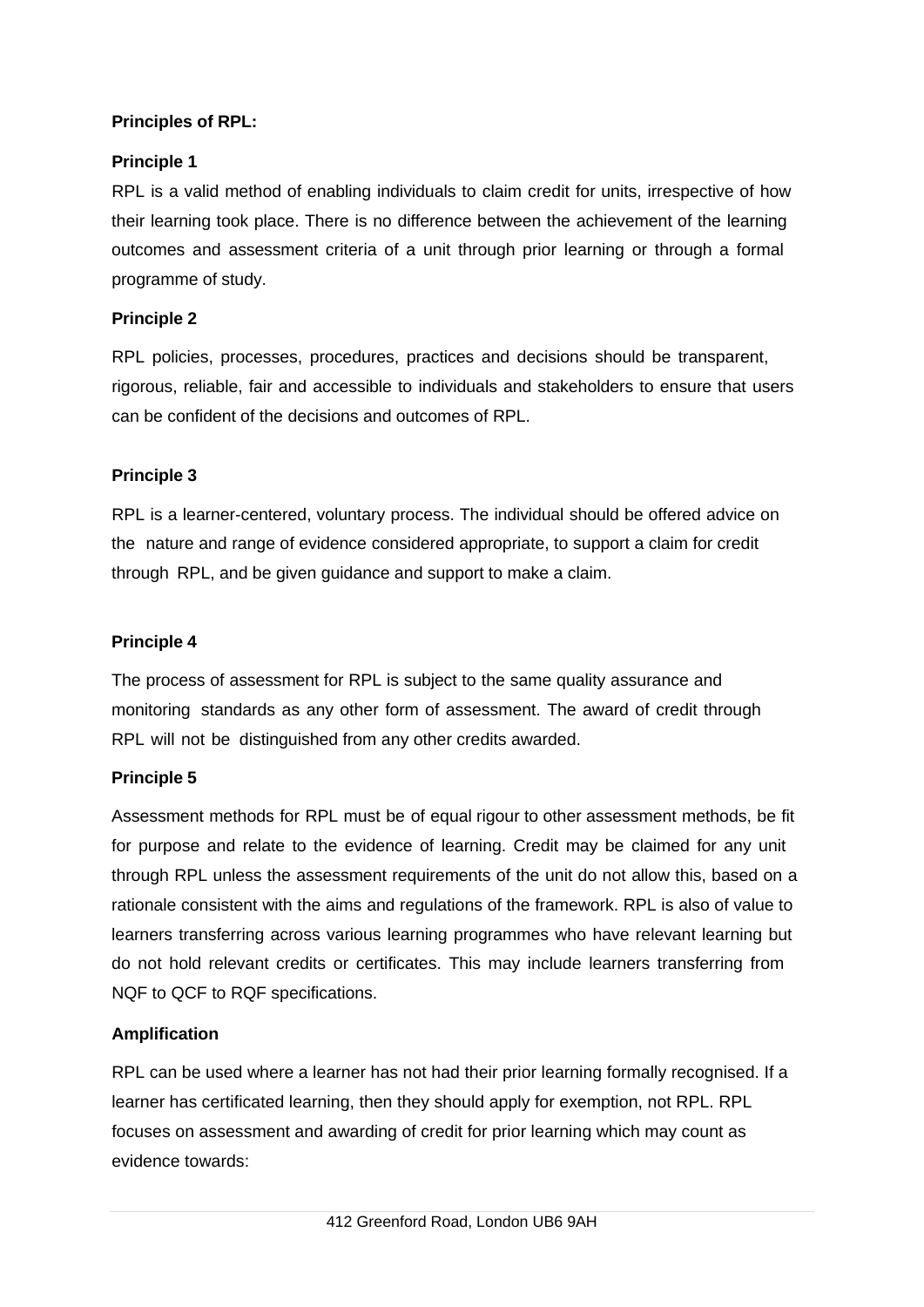- a unit accumulated towards a full qualification
- unit or units recognised by an awarding organisation Certificate of Achievement
- a full awarding organisation recognised qualification

Where units are assessed against assessment criteria or grading criteria, then all evidence must be evaluated using the stipulated criteria. In assessing a unit using RPL the assessor must be satisfied that the evidence produced by the learner meets the assessment standard established by the learning outcome and its related assessment criteria. Subject areas must have personnel with appropriate expertise and knowledge to facilitate this and IV the process.

Most often RPL will be used for units. It is acceptable to claim for an entire qualification through RPL although this is not the norm. However, it would be unusual for a learner to be able to offer prior achievement that completely matches every aspect of qualification assessment requirements.

The prior achievement that would provide evidence of current knowledge, understanding and skills will vary from sector to sector. It will depend on the extent of the experience, technological changes and the nature of the outcome claimed. If the currency of any evidence is in doubt, the assessor may use questions to check understanding, and for competence. Note also that the assessment strategy for each qualification must be adhered to. The RPL process is not concerned with allowing for exceptional entry to, or exemption from, a programme of study.

The RPL process does not allow the recognition of any unit assessed by external assessment only because such units are subject to specific evidence requirements.

Subjects wishing to carry out RPL must ensure that:

- Learners are registered as soon as they formally start to gather evidence
- Records of assessment are maintained, as for any other unit/qualification
- Certification and claims are made according to normal procedures
- All relevant evidence is assessed before assessment decisions are confirmed
- There are designated personnel with the appropriate expertise to support and assure the RPL process.